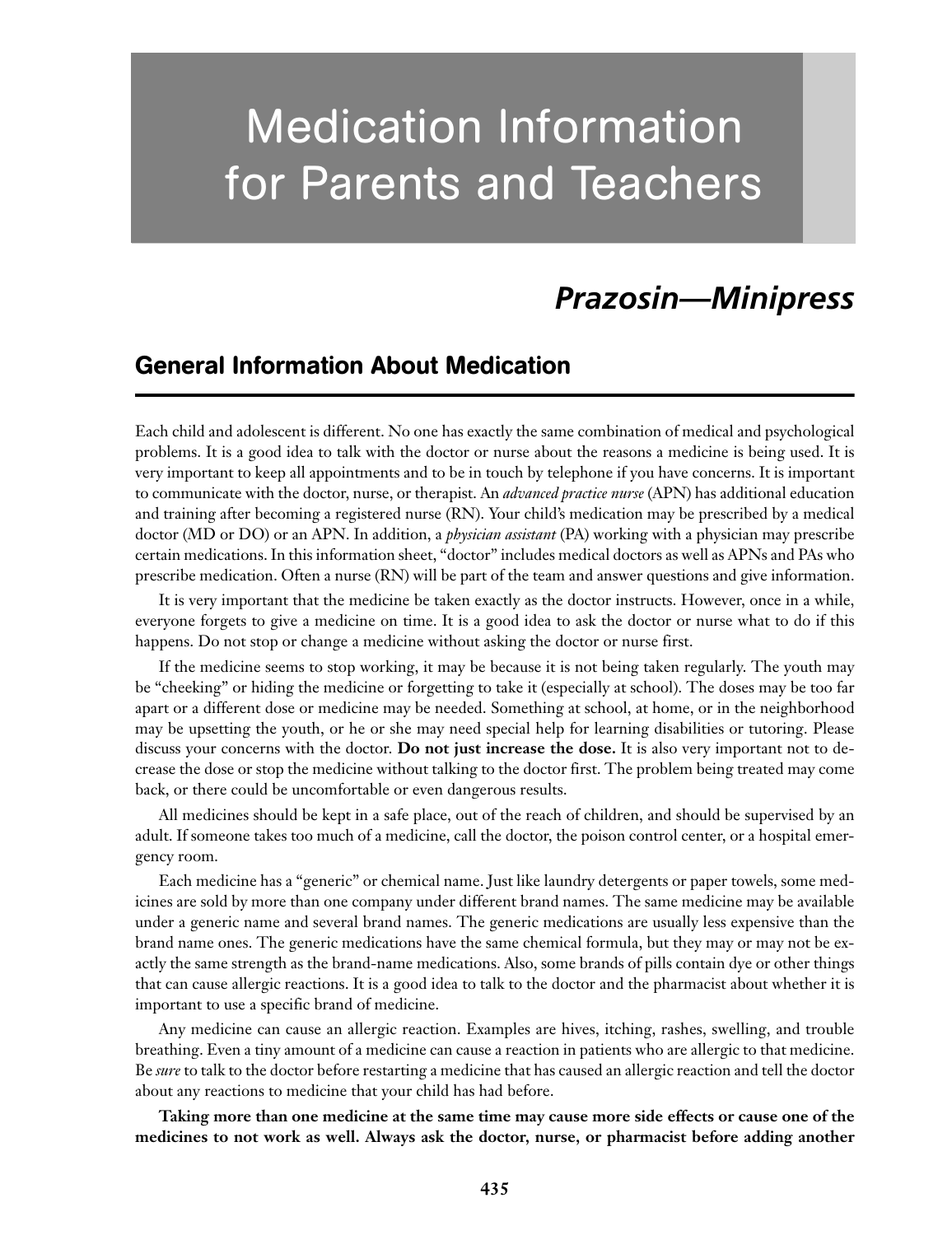**medicine, either prescription or bought without a prescription in a store or on the Internet. Be sure that each doctor knows about** *all* **of the medicines your child is taking. Also tell the doctor about any vitamins, herbal medicines, or supplements your child may be taking.** Some of these may have side effects alone or when taken with this medication. It is a very good idea to keep a list with you of the names and doses of all medicines that your child is taking.

Everyone taking medicine should have a physical examination at least once a year.

If you think that your child may be using drugs or alcohol, please tell the doctor right away.

Pregnancy requires special care in the use of medicine. Some medicines can cause birth defects if taken by a pregnant mother. **Please tell the doctor immediately if you suspect the teenager is at risk of becoming pregnant.** The doctor may wish to discuss sexual behavior and/or birth control with your daughter.

Printed information like this applies to children and adolescents in general. If you have questions about the medicine, or if you notice changes or anything unusual, please ask the doctor or nurse. As scientific research advances, knowledge increases and advice changes. Even experts do not always agree. Many medicines have not been "approved" by the U.S. Food and Drug Administration (FDA) for use in children or use for particular problems. For this reason, use of the medicine for a problem or age group often is not listed in the *Physicians' Desk Reference.* This does not necessarily mean that the medicine is dangerous or does not work, only that the company that makes the medicine has not received permission to advertise the medicine for use in children. Companies often do not apply for this permission because it is expensive to do the tests needed to apply for approval for use in children. Once a medication is approved by the FDA for any purpose, a doctor is allowed to prescribe it according to research and clinical experience.

#### **Note to Teachers**

It is a good idea to talk with the parent(s) about the reason(s) that a medication is being used. If the parent(s) sign consent to release information, it is often helpful for you to talk with the doctor. If the parent(s) give permission, the doctor may ask you to fill out rating forms about your experience with the student's behavior, feelings, academic performance, and medication side effects. This information is very useful in selecting and monitoring medication treatment. If you have observations that you think are important, do not hesitate to share these with the student's parent(s) and treating clinicians (with parental consent).

It is very important that the medicine be taken exactly as the doctor instructs. However, everyone forgets to give a medicine on time once in a while. It is a good idea to ask the parent(s) in advance what to do if this happens. Do not stop or change the time you are giving a medicine at school without parental permission. If a medication is to be taken with food, but lunchtime or snack time changes, be sure to notify the parent(s) so appropriate adjustments can be made.

All medicines should be kept in a secure place and should be supervised by an adult. If someone takes too much of a medicine, follow your school procedure for an urgent medical problem.

Taking medicine is a private matter and is best managed discreetly and confidentially. It is important to be sensitive to the student's feelings about taking medicine.

If you suspect that the student is using drugs or alcohol, please tell the parent(s) or a school counselor right away.

Please tell the parent(s) or school nurse if you suspect medication side effects.

Modifications of the classroom environment or assignments may be useful in addition to medication. The student may need to be evaluated for additional help or a 504 plan or an Individualized Education Plan for learning problems or emotional or behavioral issues.

Any expression of suicidal thoughts or feelings or self-harm by a child or adolescent is a signal of distress and should be taken seriously. These behaviors should not be dismissed as "attention seeking." School procedures for safety issues should be followed.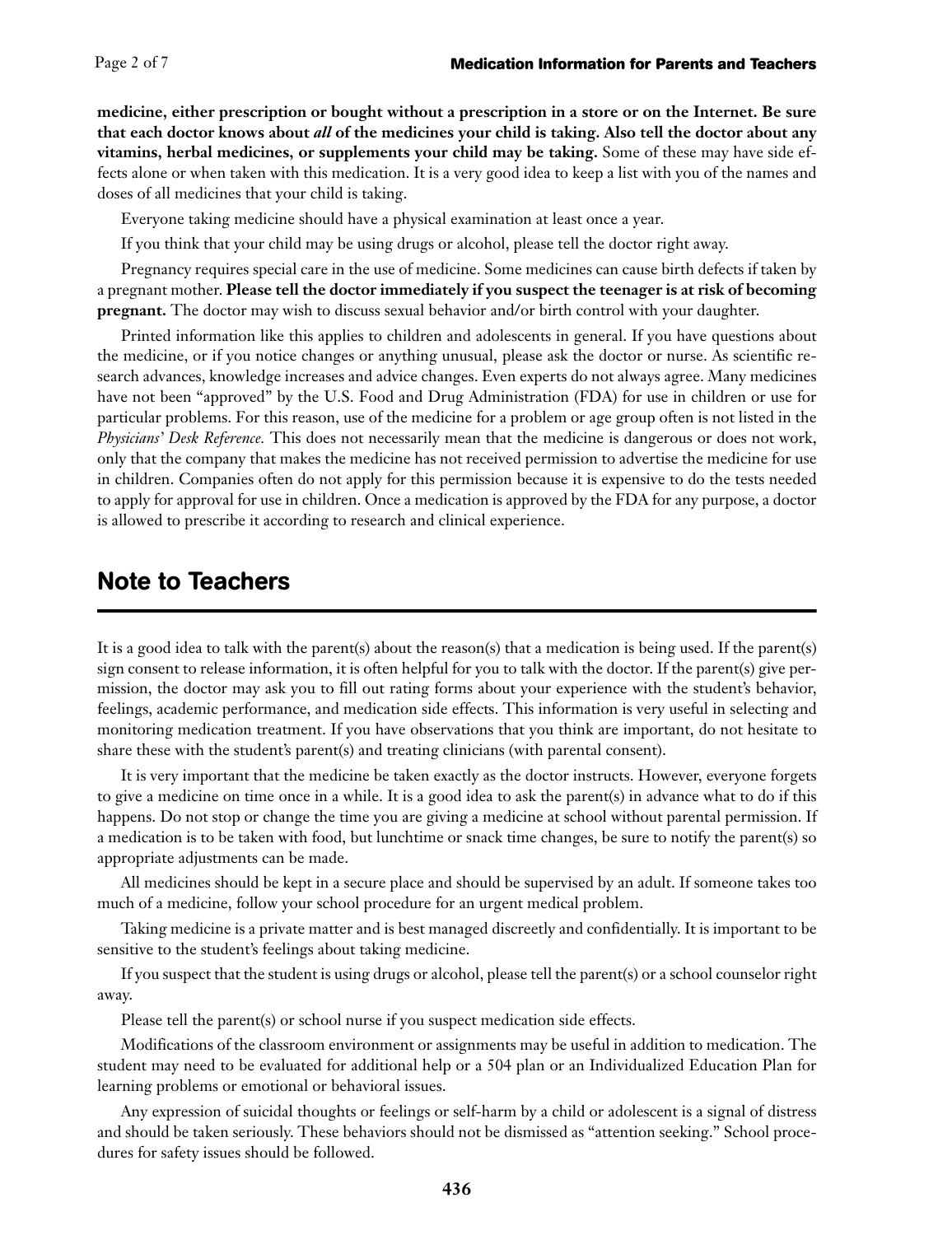#### **What Is Prazosin (Minipress)?**

Prazosin was first used to treat high blood pressure, so it is sometimes called an *antihypertensive.* It is also called an *alpha 1 blocker.* It may be used to treat urinary problems associated with prostate enlargement and stiffness associated with Raynaud's disease. A newer use for prazosin is the treatment of sleep-related and other problems in people with posttraumatic stress disorder (PTSD). It comes as brand name Minipress and generic tablets.

#### **How Can This Medicine Help?**

Prazosin may help with falling asleep and staying asleep in people with PTSD, who have experienced very frightening events. It can help decrease intrusive thoughts, lessen hyperarousal, and decrease nightmares.

The positive effects of prazosin may be observed right away, but sometimes your child may need to take prazosin for a longer period of time before the full benefit of the medication is seen. Sometimes the dose needs to be increased to see a benefit. Once the medicine is at the right dose, it may take up to 2 weeks before the doctor is able to decide whether the medicine is working.

## **How Does This Medicine Work?**

Prazosin works by decreasing the level of excitement in parts of the brain. It blocks the action of certain nerve impulses. It affects the levels of *norepinephrine,* one of the *neurotransmitters*—a chemical that the brain makes for nerve cells to communicate with each other. Norepinephrine is released by the body during times of stress and/or anxiety. It is believed that blocking the effects of norepinephrine in the brain can help decrease symptoms such as nightmares and sleep problems in people who have PTSD. Prazosin is chemically different from sedatives or tranquilizers, even though it may make your child sleepy when he or she first starts taking it.

## **How Long Does This Medicine Last?**

Prazosin is usually started before bedtime. It reaches its highest levels in the body between 1 and 3 hours after it is taken and is broken down in the body after that time. Sometimes an additional morning dose is needed.

## **How Will the Doctor Monitor This Medicine?**

The doctor will review your child's medical history and physical examination before starting prazosin. The doctor may order some blood or urine tests to be sure your child does not have a hidden medical condition that would make it unsafe to use this medicine. Be sure to tell the doctor if your child or anyone in the family has high blood pressure, heart disease, or diabetes. The doctor or nurse may measure your child's pulse and blood pressure before starting prazosin.The doctor may also want to obtain an electrocardiogram (ECG or heart rhythm test) before starting the medicine.

After the medicine is started, the doctor will want to have regular appointments with you and your child to see how the medicine is working, to see if a dose change is needed, and to watch for side effects. The doctor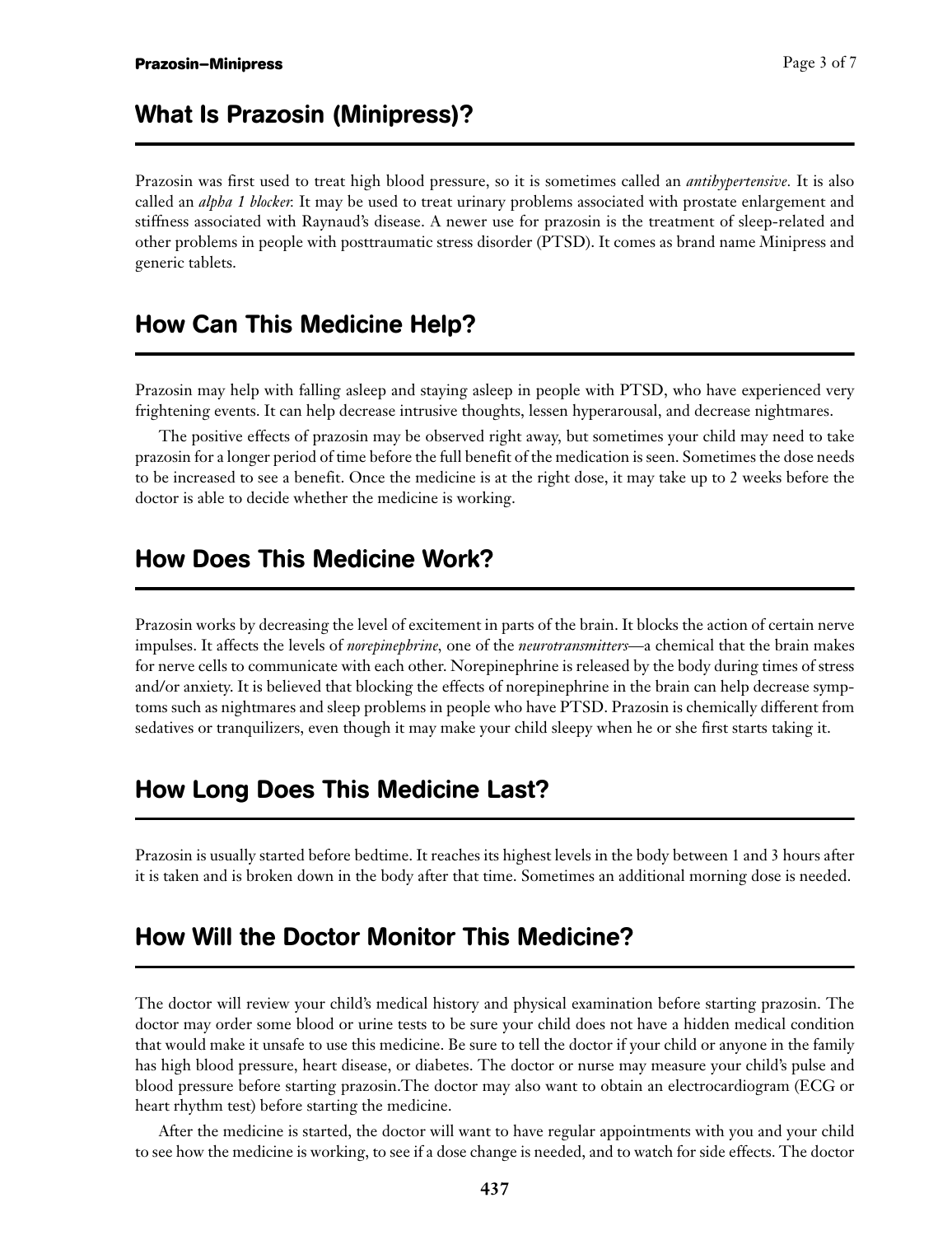will also want to evaluate whether prazosin is still needed and to see if any other treatment is needed. The doctor or nurse will check your child's height, weight, pulse, and blood pressure.

## **What Side Effects Can This Medicine Have?**

Any medicine can have side effects, including an allergy to the medicine. Because each patient is different, the doctor will monitor the youth closely, especially when the medicine is started. The doctor will work with you to increase the positive effects and decrease the negative effects of the medicine. Please tell the doctor if any of the listed side effects appear or if you think that the medicine is causing any other problems. Not all of the rare or unusual side effects are listed.

Side effects are most common after starting the medicine or after a dose increase. Many side effects can be avoided or lessened by starting with a very low dose and increasing it slowly—ask the doctor.

#### Allergic Reaction

Tell the doctor in a day or two (if possible, before the next dose of medicine):

- Hives
- Itching
- Rash

Stop the medicine and get *immediate* medical care:

- Trouble breathing or chest tightness
- Swelling of lips, tongue, or throat

#### Common, but Usually Mild, Side Effects

The following side effects are more common at first or as the dose is increased. If they do not go away after a week or two, contact the doctor:

- Dizziness or light-headedness—This side effect is generally worse when the child stands up quickly, especially when getting out of bed in the morning. Try having the child stand up slowly.
- Daytime sleepiness—Usually worse in the first 2–4 weeks. Do not allow your child to drive a car, ride a bicycle or motorcycle, or operate machinery if this happens.
- Fatigue or tiredness
- Low blood pressure—Rarely a serious problem as this medication only weakly affects blood pressure
- Headache
- Stomachache, nausea
- Slow pulse rate (heartbeat)

#### Less Common Side Effects

Tell the doctor within a day or two:

- Nasal congestion
- Dry mouth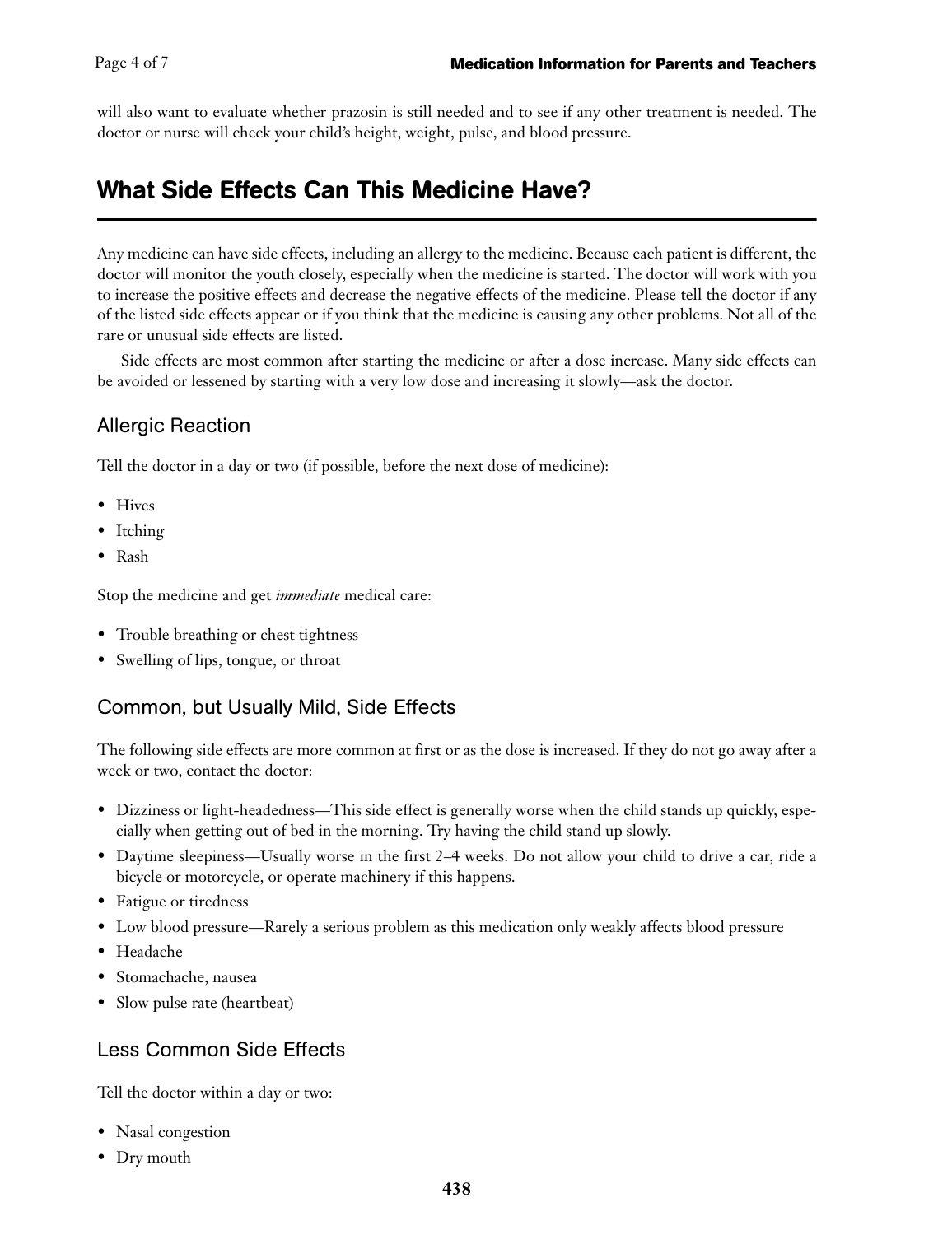#### **Prazosin—Minipress**

- Increased blood sugar (mainly in persons with diabetes)
- Diarrhea or constipation
- Mood changes such as depression or irritability
- Bed-wetting or frequent urination
- Vivid and intense dreams right before falling asleep or waking up
- Confusion
- Blurred vision
- Muscle cramping
- Hair loss

#### Less Common, but Serious, Side Effects

#### **Call the doctor** *immediately:*

- Severe or increased dizziness or light-headedness
- Fainting

#### Very Rare, but Serious, Side Effects

#### **Call the doctor** *immediately* **or go to the emergency room:**

- Irregular heartbeat
- Trouble breathing
- Decreased frequency of urination; rapid, puffy swelling of the body (especially legs and feet); sudden headache with nausea and vomiting—These could be signs of kidney failure.
- Erection of the penis lasting more than 1 hour—This may be painful and could cause permanent damage.

## **Some Interactions With Other Medicines or Food**

*Please note that the following are only the most likely interactions with other medicines or food.*

Talk to your doctor about any other medications your child may be taking that also affect blood pressure before starting this medication.

Because this medication is cleared from the body through the liver, the dose of prazosin may need to be adjusted in children with liver disease.

Increased sleepiness can occur in combination with medications used for anxiety (sedatives or tranquilizers), sleep (hypnotics), allergy or colds (antihistamines), or psychosis or seizures (anticonvulsants).

Prazosin can be taken with or without food.

# **What Could Happen if This Medicine Is Stopped Suddenly?**

Do not stop this medication suddenly without talking to your doctor. Some problems may worsen if the medication is stopped suddenly, including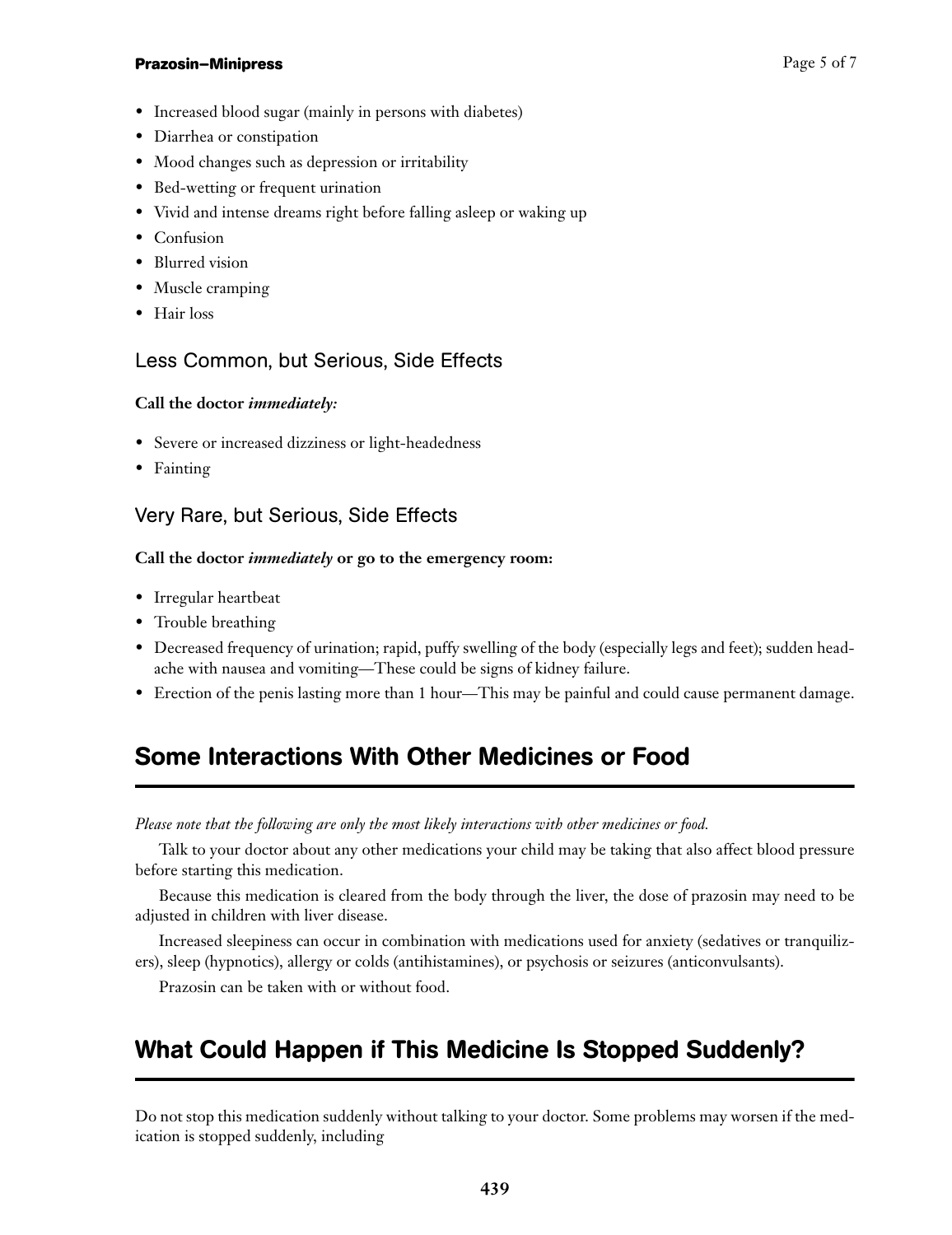- Increase in blood pressure and/or heartbeat
- Worsening of nightmares
- Trouble sleeping
- Nervousness or anxiety

Because of these effects, it is important not to stop prazosin suddenly. Prazosin should be decreased slowly (tapered) as directed by the doctor. It is also important to avoid missing a dose of prazosin because withdrawal symptoms such as heart or blood pressure problems can occur. **Be sure not to let the prescription run out!**

## **How Long Will This Medicine Be Needed?**

There is no way to know how long your child will need to take prazosin. The length of time will largely depend on how well the medicine works for him or her, whether there are side effects, and what condition is being treated. Sometimes medicine is needed for a short time to treat a particular problem. Occasionally a person may require treatment lasting for several months or may need to start the medicine again if symptoms return.

## **What Else Should I Know About This Medicine?**

If your child is sleepy from prazosin, do not allow him or her to drive or operate machinery until you are sure that he or she can perform these tasks safely.

Prazosin may be confused with prednisone. Be sure to check the medicine when you get it from the pharmacy.

## **Notes**

Use this space to take notes or to write down questions you want to ask the doctor.